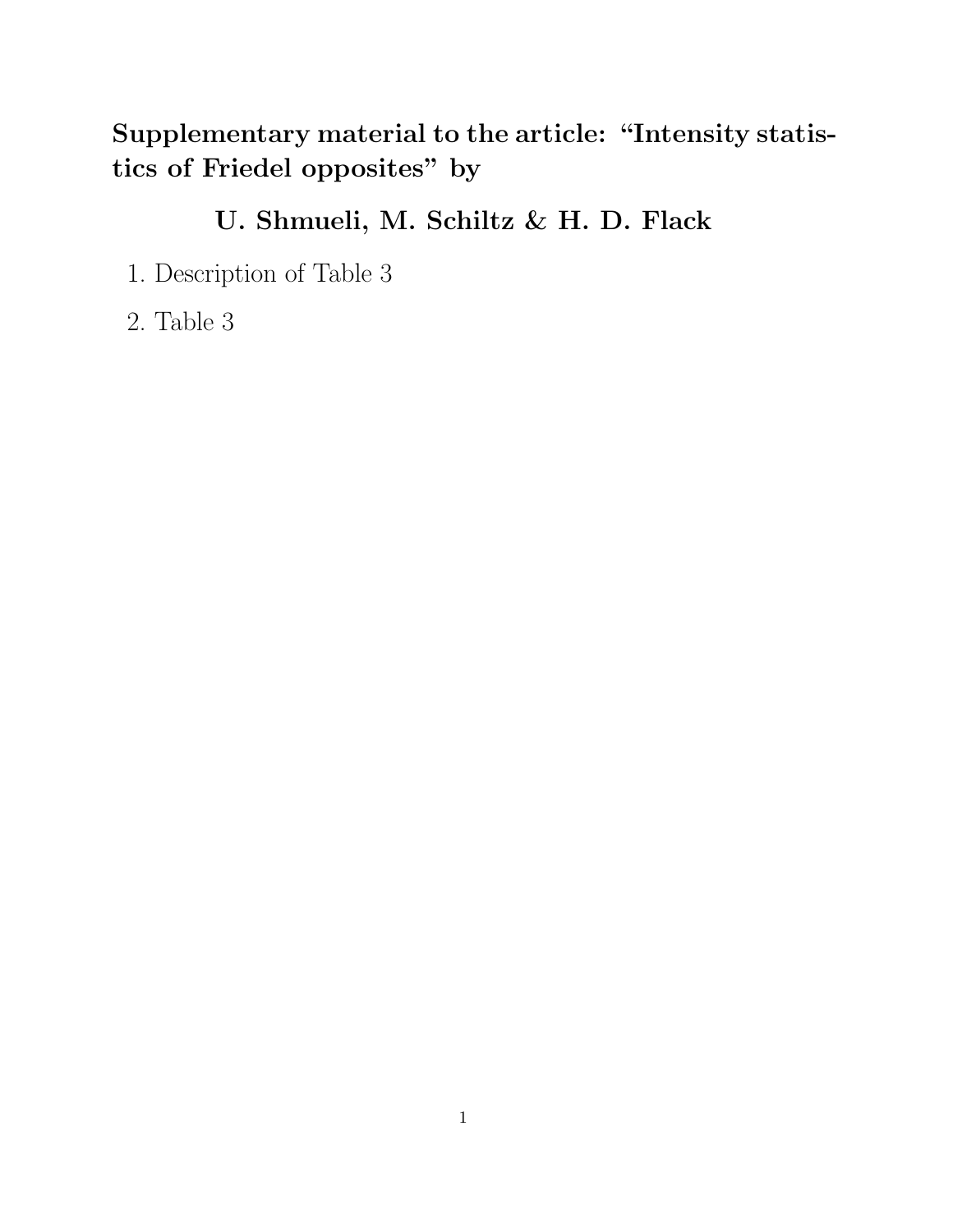## **1. Description of Table 3**

The first column presents the standard space group number, as given in the *International Tables for Crystallography*, Volume A. The space group symbol in the second column consists of the Hermann–Mauguin symbol, prefixed by a letter defining the crystal system: the letters  $a, m$ and o stand for anorthic (triclinic), monoclinic and orthorhombic respectively. For monoclinic space groups unique  $b$  axis and standard settings are assumed. For space groups based on an F lattice the parities of the reflection indices are designated by  $e$  (even) and  $o$  (odd). The quantities listed in the last two columns are defined in the text but will be recalled for clarity. Thus

$$
\Sigma = \sum_{j=1}^{N} (f_j^2 + f^{\prime \prime}{}_{j}^2) \quad , \quad \rho = 4 \sum_{j=1}^{N} \sum_{k=1}^{N} (f_j f^{\prime \prime}{}_{k} - f^{\prime \prime}{}_{j} f_k)^2,
$$

where N is the number of atoms in the unit cell of the nocentrosymmetric space group,  $A_v$  is the average reduced intensity and  $\langle D^2 \rangle$  is the mean-square reduced intensity difference of Friedel opposites. Reflections not obeying any condition for possible reflection are systematically absent and have  $\langle A_v \rangle / \Sigma = \langle D^2 \rangle / \rho = 0$ .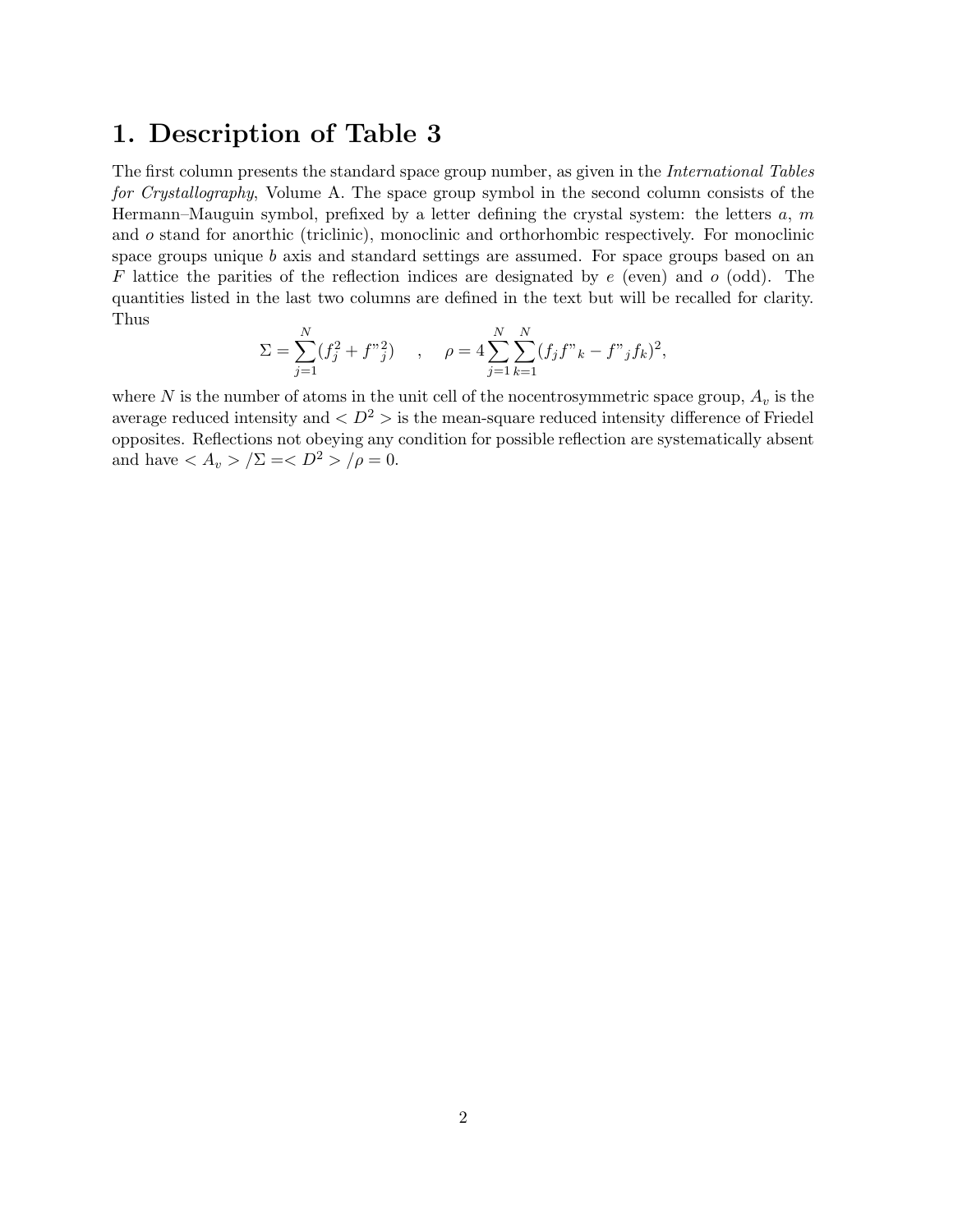| Space group    |               | Reflections                                             |                                                | $\langle A_v \rangle / \Sigma \mid (\langle D^2 \rangle / \rho)^{1/2}$ |
|----------------|---------------|---------------------------------------------------------|------------------------------------------------|------------------------------------------------------------------------|
| No.            | symbol        |                                                         |                                                |                                                                        |
| $\mathbf{1}$   | $aP1$         | hkl                                                     | $\mathbf{1}$                                   | $\mathbf{1}$                                                           |
| $\sqrt{3}$     | $mP2$         | hkl<br>h0l<br>0k0                                       | $\mathbf{1}$<br>$\mathbf{1}$<br>$\overline{2}$ | $\mathbf{1}$<br>$\boldsymbol{0}$<br>$\overline{2}$                     |
| $\overline{4}$ | $mP2_1$       | hkl<br>h0l<br>$0k0(k = 2n)$                             | $\mathbf{1}$<br>$\mathbf{1}$<br>$\overline{2}$ | $\mathbf{1}$<br>$\boldsymbol{0}$<br>$\sqrt{2}$                         |
| $\bf 5$        | $mC2$         | $hkl(h+k=2n)$<br>$h0l(h=2n)$<br>$0k0(k = 2n)$           | $\,2$<br>$\,2$<br>$\overline{4}$               | $\sqrt{2}$<br>$\boldsymbol{0}$<br>$\overline{4}$                       |
| $\,6$          | mPm           | hkl<br>h0l<br>0k0                                       | $\mathbf{1}$<br>$\sqrt{2}$<br>$\mathbf{1}$     | $\mathbf{1}$<br>$\sqrt{2}$<br>$\boldsymbol{0}$                         |
| $\overline{7}$ | mPc           | hkl<br>$h0l(l=2n)$<br>0k0                               | $\mathbf{1}$<br>$\,2$<br>$\mathbf{1}$          | $\mathbf{1}$<br>$\overline{2}$<br>$\boldsymbol{0}$                     |
| $8\,$          | mCm           | $hkl(h+k=2n)$<br>$h0l(h=2n)$<br>$0k0(k = 2n)$           | $\boldsymbol{2}$<br>$\,4\,$<br>$\overline{2}$  | $\overline{2}$<br>$\overline{4}$<br>$\boldsymbol{0}$                   |
| 9              | mcc           | $hkl(h+k=2n)$<br>$h0l(h, l=2n)$<br>$0k0(k = 2n)$        | $\,2$<br>$\,4\,$<br>$\overline{2}$             | $\overline{2}$<br>$\overline{4}$<br>$\boldsymbol{0}$                   |
| 16             | oP222         | hkl<br>hk0, 0kl, h0l<br>h00, 0k0, 00l                   | $\mathbf{1}$<br>$\,1$<br>$\overline{2}$        | $\mathbf{1}$<br>$\boldsymbol{0}$<br>$\boldsymbol{0}$                   |
| 17             | $oP222_1$     | hkl<br>hk0, 0kl, h0l<br>$h00, 0k0, 00l(l = 2n)$         | $\mathbf{1}$<br>$\,1$<br>$\overline{2}$        | $\mathbf{1}$<br>$\boldsymbol{0}$<br>$\boldsymbol{0}$                   |
| 18             | $oP2_12_12$   | hkl<br>hk0, 0kl, h0l<br>$h00(h = 2n), 0k0(k = 2n), 00l$ | $\mathbf{1}$<br>$\mathbf{1}$<br>$\sqrt{2}$     | $\mathbf{1}$<br>$\boldsymbol{0}$<br>$\theta$                           |
| 19             | $oP2_12_12_1$ | hkl<br>hk0, 0kl, h0l<br>$h00(h = 2n), 0k0(k = 2n)$      | $\mathbf{1}$<br>$\mathbf{1}$                   | $\mathbf{1}$<br>$\boldsymbol{0}$                                       |
|                |               | $00l(l=2n)$                                             | $\sqrt{2}$                                     | $\boldsymbol{0}$                                                       |

Table 3. Average intensity multiples for general and special reflections for low noncentrosymmetric space groups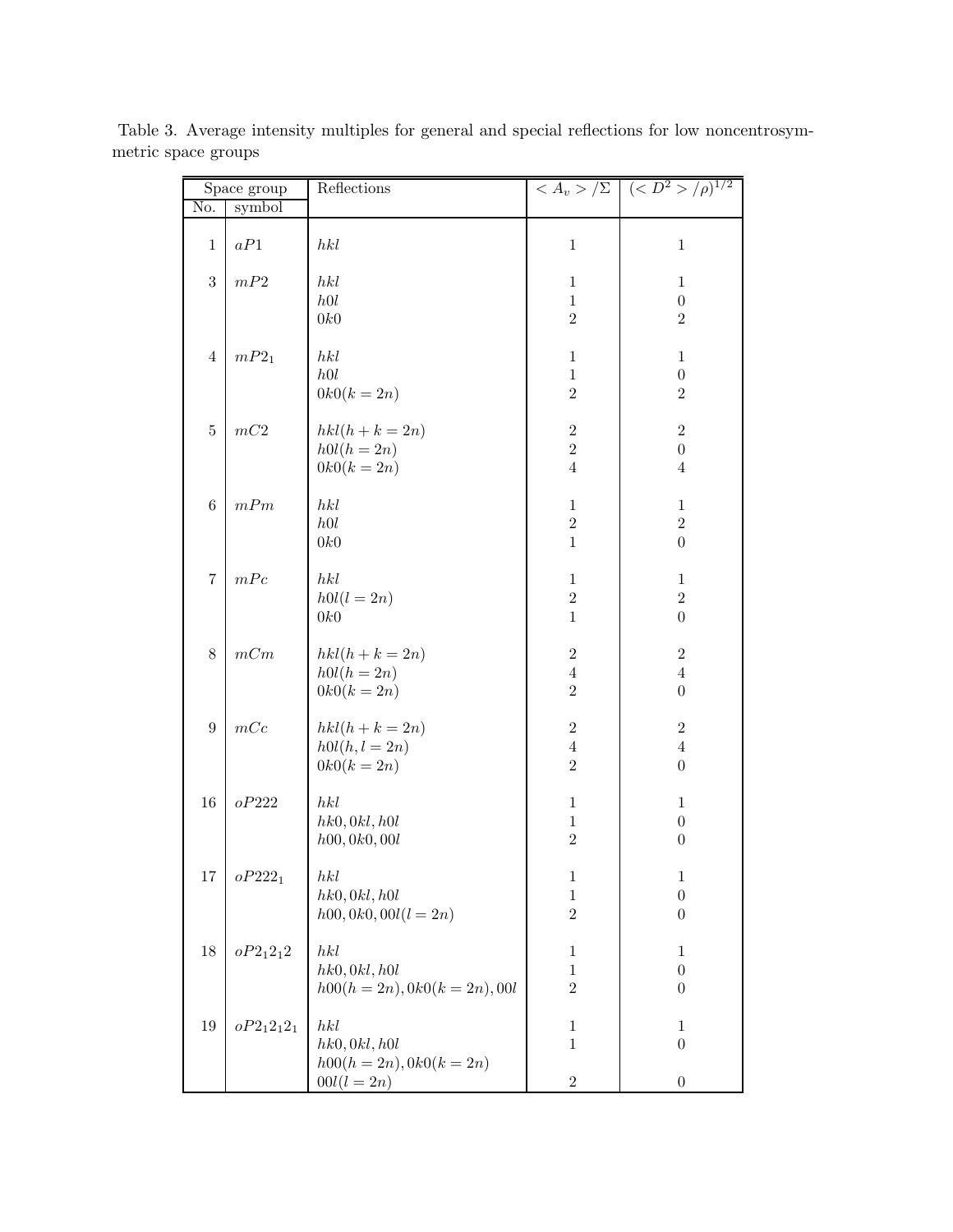| Space group |                    | Reflections                                            |                          | $\langle A_v \rangle / \Sigma$ $\langle \langle D^2 \rangle / \rho \rangle^{1/2}$ |
|-------------|--------------------|--------------------------------------------------------|--------------------------|-----------------------------------------------------------------------------------|
| No.         | symbol             |                                                        |                          |                                                                                   |
| $20\,$      | $oC222_1$          | $hkl(h+k=2n)$<br>$hk0(h + k = 2n), 0kl(k = 2n),$       | $\sqrt{2}$               | $\boldsymbol{2}$                                                                  |
|             |                    | $h0l(h=2n)$<br>$h00(h = 2n), 0k0(k = 2n),$             | $\mathbf{2}$             | $\boldsymbol{0}$                                                                  |
|             |                    | $00l(l=2n)$                                            | $\overline{4}$           | $\overline{0}$                                                                    |
| 21          | oC222              | $hkl(h+k=2n)$<br>$hk0(h + k = 2n), 0kl(k = 2n),$       | $\overline{2}$           | $\overline{2}$                                                                    |
|             |                    | $h0l(h=2n)$                                            | $\overline{2}$           | $\boldsymbol{0}$                                                                  |
|             |                    | $h00(h = 2n), 0k0(k = 2n), 00l$                        | $\overline{4}$           | $\theta$                                                                          |
| 22          | oF222              | hkl(eee, ooo)<br>hk0(ee0), 0kl(0ee),                   | $\overline{4}$           | $\overline{4}$                                                                    |
|             |                    | h0l(e0e)                                               | $\overline{4}$           | $\boldsymbol{0}$                                                                  |
|             |                    | h00(e00), 0k0(0e0), 00l(00e)                           | $8\,$                    | $\boldsymbol{0}$                                                                  |
| 23          | oI222              | $hkl(h+k+l=2n)$<br>$hk0(h + k = 2n), 0kl(k + l = 2n),$ | $\overline{2}$           | $\boldsymbol{2}$                                                                  |
|             |                    | $h0l(h + l = 2n)$<br>$h00(h = 2n), 0k0(k = 2n),$       | $\overline{2}$           | $\boldsymbol{0}$                                                                  |
|             |                    | $00l(l=2n)$                                            | $\overline{4}$           | $\boldsymbol{0}$                                                                  |
| 24          | $oI2_12_12_1$      | $hkl(h+k+l=2n)$<br>$hk0(h + k = 2n), 0kl(k + l = 2n),$ | $\overline{2}$           | $\overline{2}$                                                                    |
|             |                    | $h0l(h + l = 2n)$<br>$h00(h = 2n), 0k0(k = 2n),$       | $\overline{2}$           | $\boldsymbol{0}$                                                                  |
|             |                    | $00l(l=2n)$                                            | $\overline{4}$           | $\boldsymbol{0}$                                                                  |
| 25          | oPmm2              | hkl                                                    | $\mathbf{1}$             | $\mathbf{1}$                                                                      |
|             |                    | hk0                                                    | $\mathbf{1}$             | $\boldsymbol{0}$                                                                  |
|             |                    | 0kl, h0l<br>h00, 0k0                                   | $\sqrt{2}$<br>$\sqrt{2}$ | $\sqrt{2}$<br>$\boldsymbol{0}$                                                    |
|             |                    | 00l                                                    | $\overline{4}$           | 4                                                                                 |
| 26          | oPmc2 <sub>1</sub> | hkl                                                    | $\,1$                    | $\,1$                                                                             |
|             |                    | hk0                                                    | $\,1$                    | $\boldsymbol{0}$                                                                  |
|             |                    | $0kl, h0l(l=2n)$                                       | $\sqrt{2}$               | $\sqrt{2}$                                                                        |
|             |                    | h00, 0k0                                               | $\overline{2}$           | $\boldsymbol{0}$                                                                  |
|             |                    | $00l(l=2n)$                                            | $\overline{4}$           | $\overline{4}$                                                                    |
| $27\,$      | oPcc2              | hkl                                                    | $\mathbf{1}$             | $\mathbf{1}$                                                                      |
|             |                    | hk0                                                    | $\mathbf{1}$             | $\boldsymbol{0}$                                                                  |
|             |                    | $0kl(l = 2n), h0l(l = 2n)$                             | $\overline{2}$           | $\overline{2}$                                                                    |
|             |                    | h00, 0k0                                               | $\overline{2}$           | $\boldsymbol{0}$                                                                  |
|             |                    | $00l(l=2n)$                                            | $\overline{4}$           | 4                                                                                 |

Table 3. Average intensity multiples for general and special reflections for low noncentrosymmetric space groups (cont.)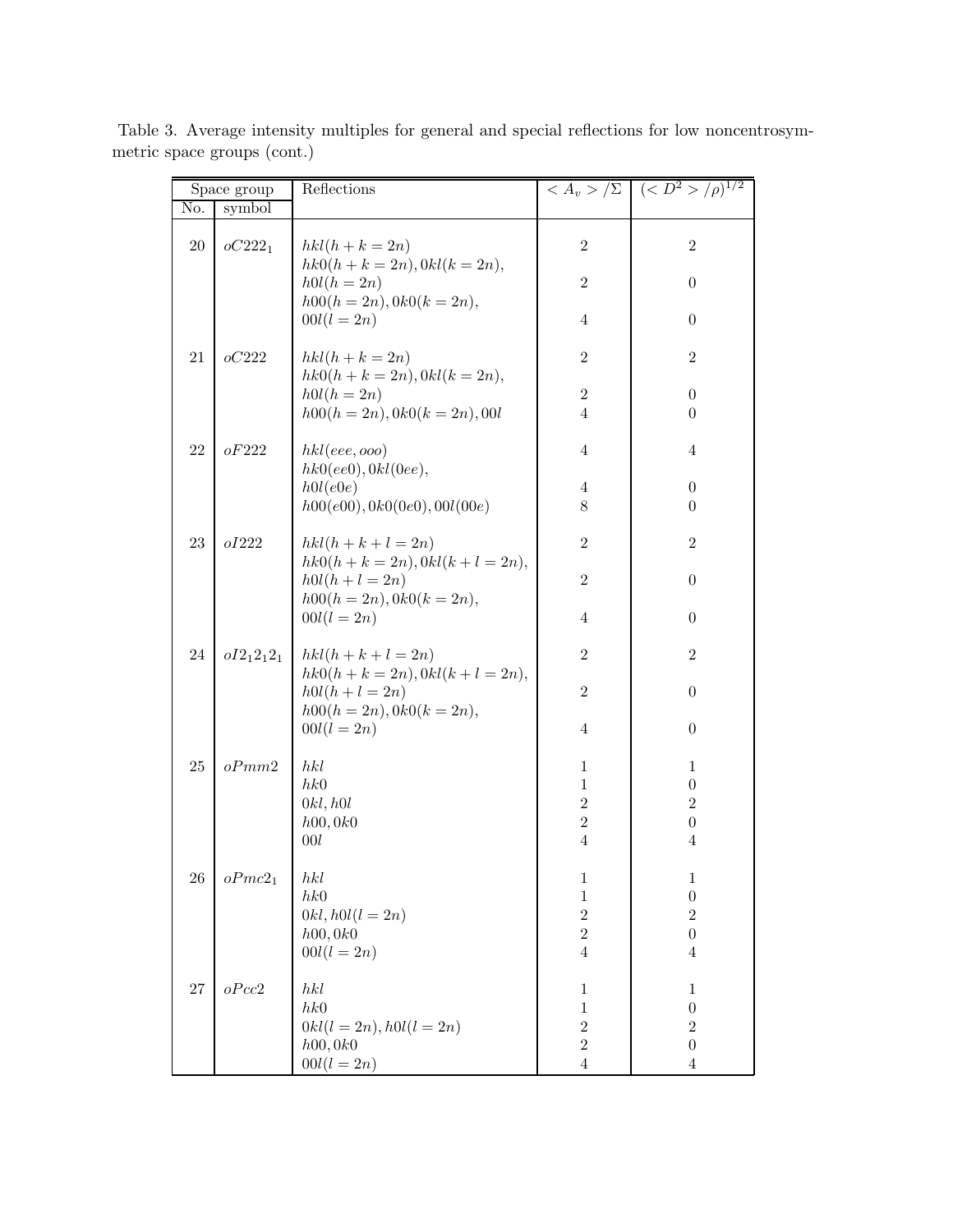| Space group       |                    | Reflections                                                                               |                                                                                    | $\langle A_v \rangle / \Sigma$ $\langle \langle D^2 \rangle / \rho \rangle^{1/2}$        |
|-------------------|--------------------|-------------------------------------------------------------------------------------------|------------------------------------------------------------------------------------|------------------------------------------------------------------------------------------|
| No.               | $symbol{b}$        |                                                                                           |                                                                                    |                                                                                          |
| $\ensuremath{28}$ | oPma2              | hkl<br>hk0<br>$0kl, h0l(h=2n)$<br>$h00(h = 2n), 0k0$<br>00l                               | $\mathbf{1}$<br>$\mathbf{1}$<br>$\overline{2}$<br>$\overline{2}$<br>$\overline{4}$ | $\mathbf{1}$<br>$\boldsymbol{0}$<br>$\overline{2}$<br>$\boldsymbol{0}$<br>$\overline{4}$ |
| 29                | oPca2 <sub>1</sub> | hkl<br>hk0<br>$0kl(l = 2n), h0l(l = 2n)$<br>$h00(h = 2n), 0k0$<br>$00l(l=2n)$             | $\mathbf{1}$<br>$\mathbf{1}$<br>$\overline{2}$<br>$\overline{2}$<br>$\overline{4}$ | $\mathbf{1}$<br>$\boldsymbol{0}$<br>$\overline{2}$<br>$\boldsymbol{0}$<br>$\overline{4}$ |
| 30                | oPnc2              | hkl<br>hk0<br>$0kl(k+l=2n), h0l(l=2n)$<br>$h00, 0k0(k = 2n)$<br>$00l(l=2n)$               | $\mathbf{1}$<br>$\mathbf{1}$<br>$\overline{2}$<br>$\overline{2}$<br>$\overline{4}$ | $\mathbf{1}$<br>$\boldsymbol{0}$<br>$\overline{2}$<br>$\boldsymbol{0}$<br>$\overline{4}$ |
| 31                | oPmn2 <sub>1</sub> | hkl<br>hk0<br>$0kl, h0l(h + l = 2n)$<br>$h00(h = 2n), 0k0$<br>$00l(l=2n)$                 | $\mathbf{1}$<br>$\mathbf{1}$<br>$\overline{2}$<br>$\overline{2}$<br>$\overline{4}$ | $\mathbf{1}$<br>$\boldsymbol{0}$<br>$\sqrt{2}$<br>$\boldsymbol{0}$<br>$\overline{4}$     |
| 32                | oPba2              | hkl<br>hk0<br>$0kl(k = 2n), h0l(h = 2n)$<br>$h00(h = 2n), 0k0(k = 2n)$<br>00l             | $\mathbf{1}$<br>$\mathbf{1}$<br>$\overline{2}$<br>$\overline{2}$<br>$\overline{4}$ | $\mathbf{1}$<br>$\boldsymbol{0}$<br>$\sqrt{2}$<br>$\boldsymbol{0}$<br>$\overline{4}$     |
| $33\,$            | oPna2 <sub>1</sub> | hkl<br>hk0<br>$0kl(k+l=2n), h0l(h=2n)$<br>$h00(h = 2n), 0k0(k = 2n)$<br>$00l(l=2n)$       | $\mathbf{1}$<br>$\,1$<br>$\overline{2}$<br>$\overline{2}$<br>4                     | $\mathbf 1$<br>$\boldsymbol{0}$<br>$\overline{2}$<br>$\boldsymbol{0}$<br>4               |
| 34                | oPnn2              | hkl<br>hk0<br>$0kl(k+l = 2n), h0l(h+l = 2n)$<br>$h00(h = 2n), 0k0(k = 2n)$<br>$00l(l=2n)$ | $\mathbf{1}$<br>$\mathbf{1}$<br>$\overline{2}$<br>$\overline{2}$<br>4              | $\mathbf 1$<br>$\boldsymbol{0}$<br>$\boldsymbol{2}$<br>$\boldsymbol{0}$<br>4             |

Table 3. Average intensity multiples for general and special reflections for low noncentrosymmetric space groups (cont.)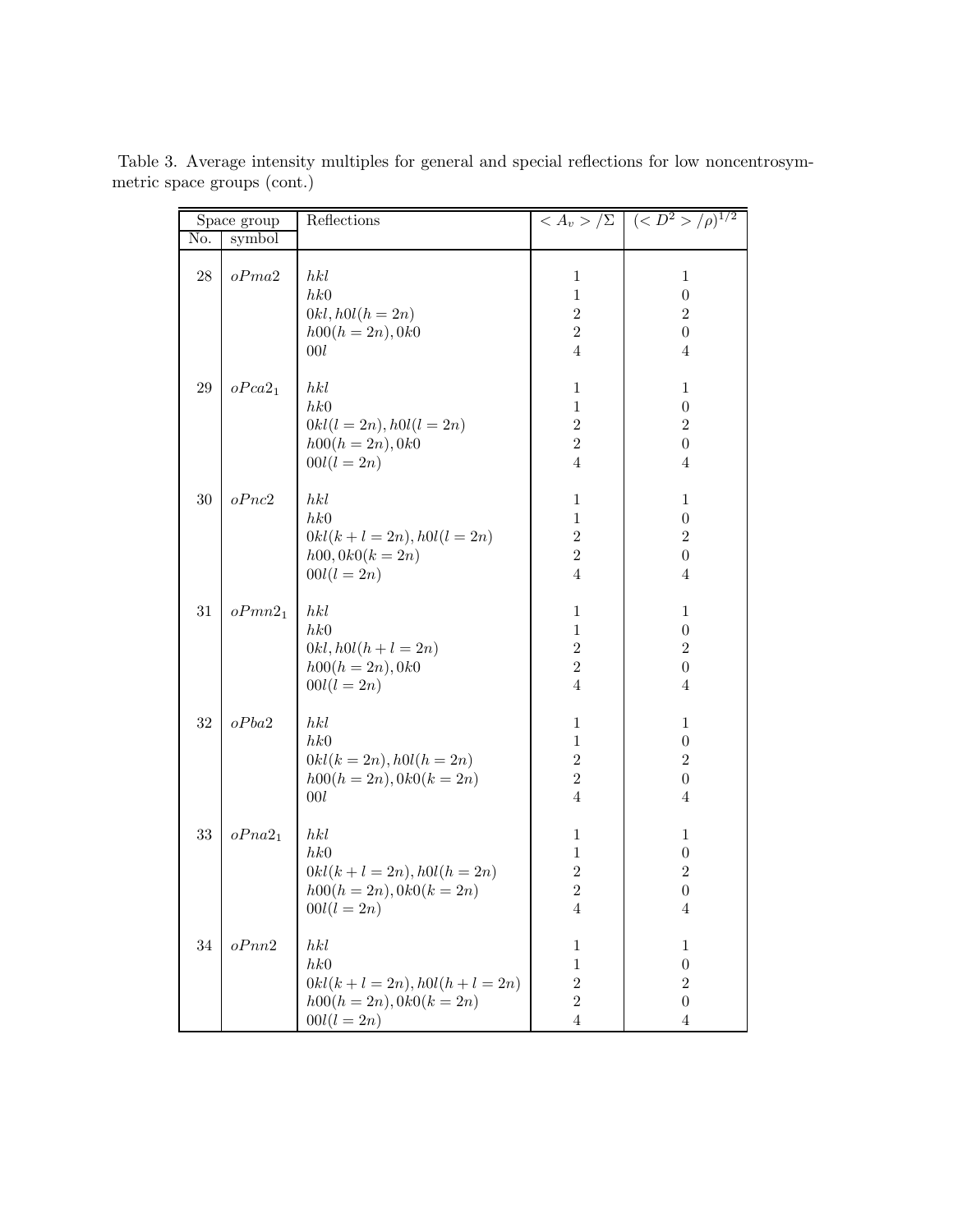| Space group   |                    | Reflections                                                                                                         |                                                                           | $\langle A_v \rangle / \Sigma$ $(\langle D^2 \rangle / \rho)^{1/2}$           |
|---------------|--------------------|---------------------------------------------------------------------------------------------------------------------|---------------------------------------------------------------------------|-------------------------------------------------------------------------------|
| No.<br>symbol |                    |                                                                                                                     |                                                                           |                                                                               |
| $35\,$        | oCmm2              | $hkl(h+k=2n)$<br>$hk0(h + k = 2n)$<br>$0kl(k = 2n), h0l(h = 2n)$<br>$h00(h = 2n), 0k0(k = 2n)$<br>00l               | $\overline{2}$<br>$\overline{2}$<br>$\overline{4}$<br>$\overline{4}$<br>8 | $\sqrt{2}$<br>$\boldsymbol{0}$<br>$\overline{4}$<br>$\boldsymbol{0}$<br>8     |
| $36\,$        | oCmc2 <sub>1</sub> | $hkl(h+k=2n)$<br>$hk0(h+k=2n)$<br>$0kl(k = 2n), h0l(h, l = 2n)$<br>$h00(h = 2n), 0k0(k = 2n)$<br>$00l(l=2n)$        | $\overline{2}$<br>$\overline{2}$<br>$\overline{4}$<br>$\overline{4}$<br>8 | $\overline{2}$<br>$\boldsymbol{0}$<br>$\overline{4}$<br>$\boldsymbol{0}$<br>8 |
| 37            | oCcc2              | $hkl(h+k=2n)$<br>$hk0(h + k = 2n)$<br>$0kl(k, l = 2n), h0l(h, l = 2n)$<br>$h00(h = 2n), 0k0(k = 2n)$<br>$00l(l=2n)$ | $\overline{2}$<br>$\overline{2}$<br>$\overline{4}$<br>$\overline{4}$<br>8 | $\overline{2}$<br>$\boldsymbol{0}$<br>$\overline{4}$<br>$\boldsymbol{0}$<br>8 |
| 38            | oAmm2              | $hkl(k+l=2n)$<br>$hk0(k=2n)$<br>$0kl(k+l=2n), h0l(l=2n)$<br>$h00, 0k0(k = 2n)$<br>$00l(l=2n)$                       | $\sqrt{2}$<br>$\overline{2}$<br>$\overline{4}$<br>$\overline{4}$<br>$8\,$ | $\,2$<br>$\boldsymbol{0}$<br>$\overline{4}$<br>$\boldsymbol{0}$<br>8          |
| $39\,$        | oAbm2              | $hkl(k+l=2n)$<br>$hk0(k=2n)$<br>$0kl(k, l = 2n), h0l(l = 2n)$<br>$h00, 0k0(k = 2n)$<br>$00l(l=2n)$                  | $\sqrt{2}$<br>$\overline{2}$<br>$\overline{4}$<br>$\overline{4}$<br>$8\,$ | $\overline{2}$<br>$\boldsymbol{0}$<br>4<br>$\theta$<br>$8\,$                  |
| 40            | oAma2              | $hkl(k+l=2n)$<br>$hk0(k=2n)$<br>$0kl(k+l=2n), h0l(h, l=2n)$<br>$h00(h = 2n), 0k0(k = 2n)$<br>$00l(l=2n)$            | $\sqrt{2}$<br>$\overline{2}$<br>$\overline{4}$<br>$\overline{4}$<br>8     | $\,2$<br>$\boldsymbol{0}$<br>4<br>$\boldsymbol{0}$<br>8                       |
| 41            | oAba2              | $hkl(k+l=2n)$<br>$hk0(k=2n)$<br>$0kl(k, l = 2n), h0l(h, l = 2n)$<br>$h00(h = 2n), 0k0(k = 2n)$<br>$00l(l=2n)$       | $\sqrt{2}$<br>$\overline{2}$<br>$\overline{4}$<br>$\overline{4}$<br>8     | $\sqrt{2}$<br>$\boldsymbol{0}$<br>$\overline{4}$<br>$\boldsymbol{0}$<br>8     |
| 42            | oFmm2              | hkl(eee, ooo)<br>hk0(ee0)<br>0kl(0ee), h0l(e0e)<br>h00(e00), 0k0(0e0)<br>00l(00e)                                   | $\overline{4}$<br>$\overline{4}$<br>8<br>8<br>16                          | 4<br>$\boldsymbol{0}$<br>$8\,$<br>$\boldsymbol{0}$<br>16                      |

Table 3. Average intensity multiples for general and special reflections for low noncentrosymmetric space groups (cont.)